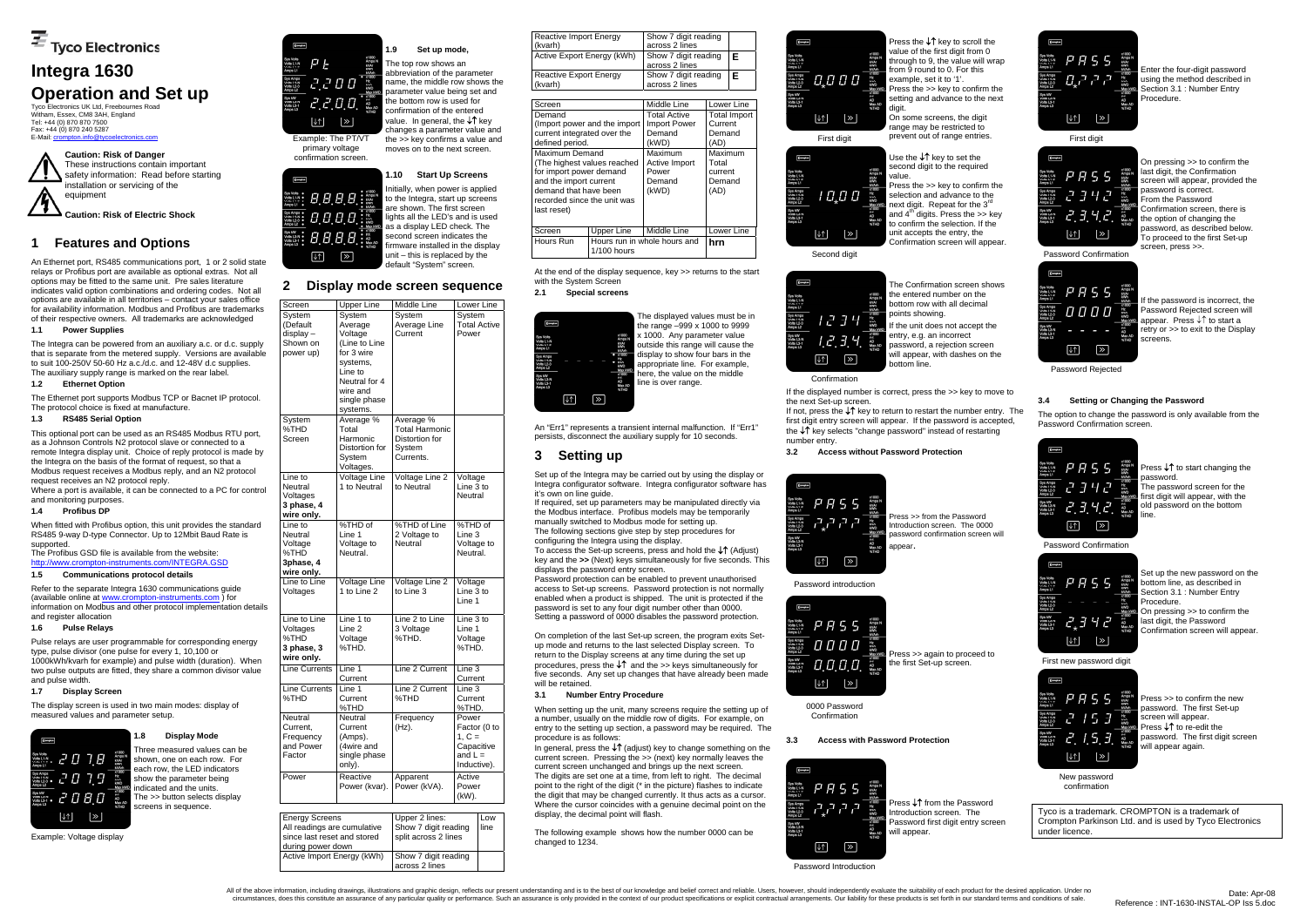#### **3.5 Secondary Voltage and Maximum Power**

The 1630 allows the user to specify, within a range, the secondary voltage of the potential transformer (PT) with which it is to be used. In this document the term Potential Transformer and Voltage Transformer are equivalent.

- ¾ 3P4u (3 phase 4 wire
- 3P3u (3 phase 3 wire) 1P2 (Single phase 2 wire)

Select the value required and press >> to confirm the selection. Integra will restart if a change to the wiring configuration is made. After a restart wait for about 5 seconds until the normal system display screen is shown and then re-enter set up mode.

This parameter is the value of nominal Full Scale Current (usually the associated CT primary current rating) that will be displayed as the Line Current. This screen enables the user to display the Line Currents inclusive of any transformer ratios. The values displayed indicate the current in amps. For example setting 800 on this screen will cause the display to indicate 800 amps when the nominal maximum (typically 5A or factory build option of 1A) current flows through the Integra current inputs. The allowable range is 1 to 9999A.

The 1630 is limited to a maximum power of 360 MW**\***. During set-up, primary voltage and current setting are checked and the unit will not accept entries that breach the 360 MW limit**\***. If the system type is changed (e.g. from single phase to 3 phase) and that change would result in exceeding the maximum power, the Integra display will not show metered values and settings must be revised manually to restore normal operation. *Always check the FSC, PT and pulse rate divisor settings after changing system type.* **\***The Maximum Power restriction of 360 Megawatts refers to 120% of nominal current and 120% of nominal voltage, i.e. 250 Megawatts nominal system power.

### **4 Set up screen sequence**

#### **4.1 SyS**

This screen is used to set the wiring configuration. **Unless it is desired to change the wiring configuration, press the >> key to move to the FSC screen.**

Press the ↓↑ key to change the system configuration. Use the ↓↑ key to scroll through the available values.

#### **4.2 FSC**

#### **4.3 PT**

**If there is no potential transformer (PT) associated with the Integra, i.e. the voltage terminals are connected directly to the metered voltage, leave this value unchanged** and skip this set up step.

This value is the nominal full scale voltage which will be displayed as L1-N, L2-N and L3-N for a four wire system, L1-2, L2-3 and L3-1 in a three wire system or system volts for single phase. This screen enables the user to display the line to neutral or line to line voltages inclusive of any transformer ratios, maximum 400kV. The values displayed represent the voltage in kilovolts (note the x1000 indicator). For example, on a 2.2kV system with 110V potential transformer secondary, set 2.200 at this screen**.** 

If the PT primary and secondary values are changed and it is desired to revert to a set-up with no PT, then set both PT primary and secondary values to the nominal maximum voltage for the Integra

#### **4.4 SU**

#### **If there is no PT associated with the Integra, leave this value unchanged** and skip this step.

This value must be set to the nominal full scale secondary voltage which will be obtained from the transformer when the potential transformer (PT) primary is supplied with the voltage defined above. This defines the actual full scale voltage that will be obtained from the PT secondary and measured by the unit. The ratio of the full scale primary to full scale secondary voltage is the transformer ratio. Given full scale primary and secondary voltages, the unit calculates the primary voltage to display for any given measured secondary voltage.

Press **>>** to confirm the selection. The Confirmation screen will appear.<br>**Protoc** 

The secondary voltage displayed is in volts. Following the previous example, on a 2.2 kV system with 110V PT secondary, set this screen to 110.0. The secondary value may only be set to values within the range defined by the factory voltage build option. These nominal rms input voltages are shown in the specification

#### **4.5 d.i.t.**

This screen is used to set the period over which current and power readings are integrated. The value displayed represents time in minutes. To change the Demand Integration Time, use the ↓↑ key to scroll through the available values.

#### **4.6 rSEt**

The reset screens allow resetting of the Energy and Demand readings individually or all together. Resetting the cumulative Energy (h) resets Active and Reactive Energy import and export registers. Resetting Demand (d) resets Active Import Power Demand; Current Demand; Maximum Active Import Power Demand and Maximum Current Demand To reset one or more readings use the ↓↑ key to scroll through the available options: **h** Active and reactive energy **d** Demands and maximum demands : Active Import Power Demand, Current Demand, Maximum Active Import Power Demand and Maximum Current Demand) **hrn** – hours run **None** – no reset **All** – Energy, Demands and Hours Run combined. Select the option required and press >> to confirm the selection. The appropriate confirmation screen will appear. The confirmation screen will not appear if "None" has been

> instruments.com). E-mail support for specific issues is available. however, support is limited to integrating the Integra into a functional system. We are not able to provide more generalised

selected.

#### **4.7 PULS**

This applies to the Relay Pulsed Output option only. Units with this option provide pulses to indicate power consumption (kWh, and kvarh where two outputs are available). This screen allows the user to set the duration of the relay output pulse. The value displayed represents the pulse duration in milliseconds (ms).

Use the ↓↑ key to scroll through the available values. Select the value required and press >> to confirm the selection. The confirmation screen will appear.

#### **4.8 rAtE**

to one connection can be assured. The IP address is changed using the RUINET utility. More details are available in the Integra 1630 Communications guide available from the website www.crompton-instruments.com. If connecting the Integra directly to a PC, an Ethernet crossover cable will be required.

This applies to the Relay Pulsed Output option only. Units with this option provide pulses to indicate power consumption (kWh, and kvarh where two outputs are available). This screen allows setting of the pulse rate divisor. By default, the unit produces one pulse per kWh/kvarh. Changing this divisor changes the output pulse rate, as follows:

| <b>Divisor</b> | One pulse per:                                       |
|----------------|------------------------------------------------------|
|                | 1 kWh/kvarh                                          |
| 10             | 10 kWh/kvarh                                         |
| 100            | 100 kWh/kvarh                                        |
| 1000           | 1000 kWh/kvarh                                       |
|                | the $\uparrow$ keute coroll through the overlobe $u$ |

 Use the ↓↑ key to scroll through the available values. If the maximum power is greater than 3.6 megawatts, the range of divisors will be restricted to limit the number of pulses/hour to 7200 maximum at full power. Select the required divisor and press >> to confirm the selection.

#### **4.9 bAUd**

Eth

Use this screen to set the Baud Rate of the RS485 Modbus/JC N2 port. The values displayed are in kbaud. Use the ↓↑ key to scroll through the available values. Select the required baud rate and press >> to confirm the selection

#### **Protocol/Option Valid Rates**  Modbus RTU 4.8, 9.6, 19.2, 38.4(to match Master) 38.4 only

| Ethernet          | 38.4 only |
|-------------------|-----------|
| JC N <sub>2</sub> | 9.6 only  |
| Profibus          | Auto*     |
| Remote Display    | Auto*     |
|                   |           |

\* If the Profibus option is fitted, any user communications settings are ignored at start up. When a Profibus option is fitted the communications parameters should not changed by the user as this will disable the Profibus interface. (Normal operation may be resumed by power cycling the Integra.) If a display is detected on an RS485 port at start-up, any user settings for that port will be ignored, and the port automatically configured for use with the display.

Integra uses a sliding window algorithm to simulate the characteristics of a thermal MDI instrument, with the demand period being updated every minute.

#### **4.10 PAri**

Maximum Demand is the maximum power or current demand that has occurred since the unit was last reset. This is maintained as a continuous record of the highest demand value that has been reached.

This screen allows setting of the parity and number of stop bits of the RS485 Modbus/JC N2 port. Use the ↓↑ key to scroll through

| the available values:                 |                                                                    |  |  |
|---------------------------------------|--------------------------------------------------------------------|--|--|
|                                       | $E$ – even parity with one stop bit                                |  |  |
| $odd - odd$ parity with one stop bit  |                                                                    |  |  |
| no 1 - no parity one stop bit,        |                                                                    |  |  |
| no 2 - no parity two stop bits.       |                                                                    |  |  |
|                                       | Select the required setting and press >> to confirm the selection. |  |  |
| <b>Protocol/Option Valid Settings</b> |                                                                    |  |  |
| <b>Modbus RTU</b>                     | Any (to match Master)                                              |  |  |
| Ethernet                              | No parity, 1 stop bit                                              |  |  |
| JC N <sub>2</sub>                     | No parity, 1 stop bit                                              |  |  |
| Profibus                              | Auto*                                                              |  |  |
| Remote Display                        | Auto*                                                              |  |  |

\* See notes about Auto in section 4.9 **4.11 Addr** 

> This is often referred to as  $THD - R$ , and lies in the range 0 to 100%. THD measurement is subject to the 'range of use' limits. Integra may give erratic or incorrect readings where the THD is very high and the fundamental is essentially absent. For low signal levels the noise contributions from the signal may represent a significant portion of the "RMS of total waveform" and may thus generate unexpectedly high values of THD. To avoid indicating large figures of THD for low signal levels the product will produce a display of 0 (zero). Typically, display of THD will only produce the 0 (zero) value when the THD calculation has been suppressed due to a low signal level being detected.

Remote Display Auto\* Autothom Autothom and practices before the Integra is connected to the network, and one<br>All of the above information, including drawings, illustrations and graphic design, reflects our present understa circumstances, does this constitute an assurance of any particular quality or performance. Such an assurance is only provided in the context of our product specifications or explicit contractual arrangements. Our liability

This screen allows setting of the Modbus/JC N2 or Profibus device address for the instrument. Set the three-digit address using the method described above in section 3.1 : Number Entry Procedure. The range of selectable digits is restricted so that no higher number can be set.

It should also be noted that spurious signals (for example, switching spikes) may be included in the "RMS of the total waveform" and will be used in the calculation of THD. The display of THD may be seen to fluctuate under these conditions.

| <b>Protocol/Option</b>                                            | <b>Valid Settings</b> |  |
|-------------------------------------------------------------------|-----------------------|--|
| Modbus RTU                                                        | 000-247               |  |
| Ethernet                                                          | 001 only              |  |
| JC N <sub>2</sub>                                                 | 000-247 only          |  |
| Profibus                                                          | 001-125 only          |  |
| Remote Display                                                    | Auto*                 |  |
| * See notes about Auto in section 4.9                             |                       |  |
| This is the end of the set up sequence and the display returns to |                       |  |

the last selected measured values Display screen.

# **4.12 Remote Display auto detect**

A remote Integra display can be connected to the RS485 port to enable display of more parameters simultaneously or for observations at a remote location. For about five seconds after power on the instrument will attempt to determine if a display is attached to the RS485 port. If it detects an Integra display unit is powered up and attached, the port is automatically configured for display operation until the instrument is powered down. If the display detection period expires without a display unit being detected, the Integra will configure the port to use the communication parameters previously set for that port. If a display is subsequently connected to the port, it may not function correctly. Power cycle the Integra to restore correct display operation. Ideally the Integra and any associated display should share a common auxiliary supply so that the detection mechanism can function properly. If this is not possible, then either the display auxiliary should start first, or the port communications parameters should be set to 9600 baud, two stop bits, no parity, address 1.

#### **4.13 Remote Communications Parameter Set Up**

Communications parameter options set from the Integra configurator software or another Modbus master affect the port on which the Modbus master is connected. Changes take effect only when the Integra is power cycled. For example, if the baud rate is currently set to 9600 baud and is then changed to 4800 baud, by a Modbus master , the acknowledgement and any subsequent communications are at 9600 baud. After the Integra has been power cycled, communications will be at 4800 baud. Communications parameters may be checked from the Integra front panel display

Communications parameter options (baud rate, stop bits, parity, address) changed from a remote Integra display unit will have no effect.

Further information is contained in the RS485 communication guide for the Integra 1630. This document is available on the Crompton Instruments website (www.crompton-

support on communications systems that are better tackled by a local systems integrator. **4.14 Relay outputs** 

One or two pulsed outputs are optionally available. These relays output pulses at a rate proportional to the user selected energy parameter (eg kWh or kvarh)

The pulse width and pulse rate are user definable from the display or where a Modbus communications option is available from Integra configurator software or other Modbus master. Pulse energy parameter selection is settable by Modbus only. Default options ex factory are Relay 1: kWh import, Relay 2: kvarh import. The rear label has space to mark pulse function if changed from default.

The solid state output relays provide fully isolated, volt free connections via screw clamp terminals.

#### **4.15 Setting up the Ethernet option**

The IP address of the INTEGRA 1630 must be appropriate for the network to which it is attached. The address to use will depend upon the local network and should be determined by the network administrator. The INTEGRA 1630 Ethernet option module supports static IP address assignment only.

The INTEGRA 1630 IP address is factory set to **192.168.1.100**. If attaching two or more INTEGRA 1630 meters to the same network the IP addresses must be changed so that each meter is assigned to an unique address. It is best to change the IP address before the Integra is connected to the network, and one

# **5 Basis of measurement and calculations**

#### **5.1 Phase to Phase voltages on 4 wire products**

Phase to Phase voltages are measured directly and calculated as RMS values. Situations where the phases are not spaced 120 degrees apart (e.g. 4 wire open delta) are indicated correctly.

### **5.2 Reactive and Apparent Power**

Active powers are calculated directly by multiplication of voltage and current. Reactive powers are calculated using frequency corrected quarter phase time delay method. Apparent power is calculated as the square root of sum of squares of active and reactive powers.

#### **5.3 Energy resolution**

Cumulative energy counts are reported using the standard IEEE floating point format. Reported energy values in excess of 16MWh may show a small non cumulative error due to the limitations of the number format. Internally the count is maintained with greater precision. The reporting error is less than 1 part per million and will be automatically corrected when the count increases.

#### **5.4 Power Factor**

The magnitude of Per Phase Power Factor is derived from the per phase active power and per phase reactive power. The power factor value sign is set to negative for an inductive load and positive for a capacitive load.

The magnitude of the System Power Factor is derived from the sum of the per phase active power and per phase reactive power. Individual phases whose apparent power is less than 2% of nominal are not included in power factor determinations. The system power factor value sign is set to negative for an inductive load and positive for a capacitive load. The load type, capacitive or inductive, is determined from the signs of the sums of the relevant active powers and reactive powers. If both signs are the same, then the load is inductive, if the signs are different then the load is capacitive.

The magnitude of the phase angle is the ArcCos of the power factor. It's sign is taken as the opposite of the var's sign. **5.5 Maximum Demand** 

The maximum power consumption of an installation is provided as power utilities often levy related charges. Many utilities use a thermal maximum demand indicator (MDI) to measure this peak power consumption. An MDI averages the power consumed over a number of minutes, reflecting the thermal load that the demand places on the supply system.

Demand Integration Times can be set to 8, 15, 20, 30 or 60 minutes.

Note: During the initial period when the "sliding window" does not yet contain a full set of readings (i.e. the elapsed time since the demands were last reset or the elapsed time since Integra was switched on is less than the selected demand period) then maximum demands may not be true due to the absence of immediate historical data.

#### **5.6 Total Harmonic Distortion**

The calculation used for the Total Harmonic Distortion is: THD = ((RMS of total waveform – RMS of fundamental) / RMS of total waveform) x 100

# **6 Maintenance**

# **Warning**

During normal operation, voltages hazardous to life may be present at some of the terminals of this unit. Installation and servicing should be performed only by qualified, properly trained personnel abiding by local regulations. Ensure all supplies are de-energised before attempting connection or other procedures. Terminals should not be user accessible after installation and external installation provisions must be sufficient to prevent hazards under fault conditions.

This unit is not intended to function as part of a system providing the sole means of fault protection - good engineering practice dictates that any critical function be protected by at least two independent and diverse means.

Never open circuit the secondary winding of an energised current transformer.

Auxiliary circuits (12-48V auxiliary, communications and relay,) are separated from metering inputs and 100-250V auxiliary circuits by at least basic insulation. Such auxiliary circuit terminals are only suitable for connection to equipment which has no user accessible live parts. The insulation for such auxiliary circuits must be rated for the highest voltage connected to the instrument and suitable for single fault condition. The connection at the remote end of such auxiliary circuits should not be accessible in normal use. Depending on application, equipment connected to auxiliary circuits may vary widely. The choice of connected equipment or combination of equipment should not diminish the level of user protection specified.

#### **6.1 Checks and Cleaning**

The front of the case should be gently wiped with a dry cloth only. Do not apply any pressure over the central rectangular display viewing window areas. If necessary wipe the rear case with a dry cloth. If a cleaning agent is necessary, isopropyl alcohol is the only recommended agent and should be used sparingly. Water should not be used. If the rear case exterior or terminals should accidentally be contaminated with water, the unit must be thoroughly dried before further service. Should it be suspected that water or other contaminants might have entered the unit, factory inspection and refurbishment is recommended. In normal use, little maintenance is needed. As appropriate for service conditions, isolate electrical power, inspect the unit and remove any dust or other foreign material present. Periodically check all connections for freedom from corrosion and screw tightness, particularly if vibration is present. The front display window also acts as an insulating barrier. It is

not possible to touch, by hand, any live part, even if the window is completely missing, but if the window is perforated or significantly damaged in any other way, repair is required. In the unlikely event of a repair being necessary, it is recommended that the unit be returned to the factory or nearest Crompton service centre.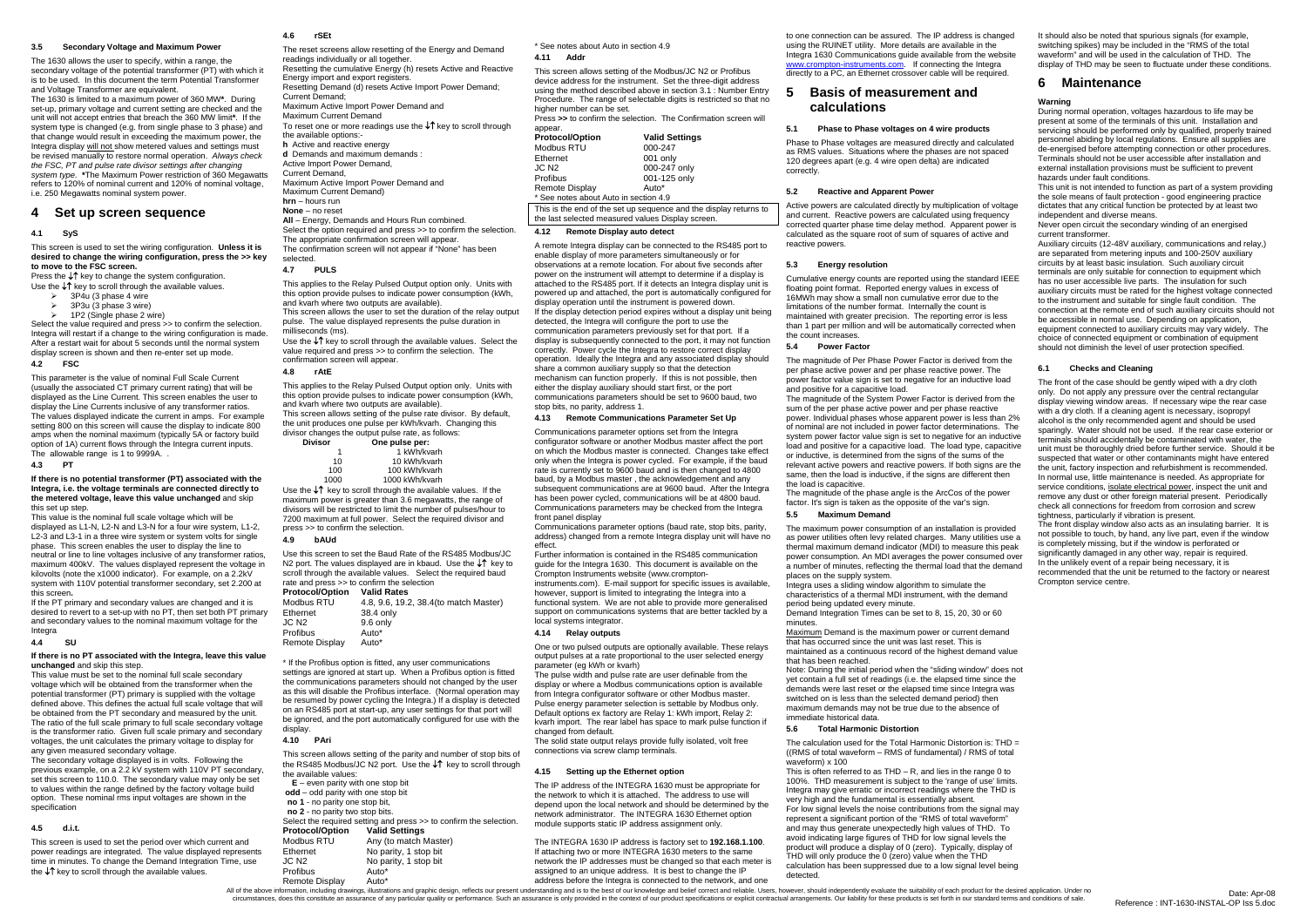Tyco Electronics UK Ltd, Freebournes Road Witham, Essex, CM8 3AH, England Tel: +44 (0) 870 870 7500 Fax: +44 (0) 870 240 5287 E-Mail: cr

# **Integra 1630 Installation guide and Specification**

**Warning** 

Never open circuit the secondary winding of an energised current transformer.

During normal operation, voltages hazardous to life may be present at some of the terminals of this unit. Installation and servicing should be performed only by qualified, properly trained personnel abiding by local regulations. Ensure all supplies are de-energised before attempting connection or other procedures. Terminals should not be user accessible after installation and external installation provisions must be sufficient to prevent hazards under fault conditions. If this equipment is used in a manner not specified by the manufacturer, protection provided by the equipment may be impaired.

This unit is not intended to function as part of a system providing the sole means of fault protection - good engineering practice dictates that any critical function be protected by at least two independent and diverse means.

 Auxiliary circuits (12-48V auxiliary, communications and relay) are separated from metering inputs and 100-250V auxiliary circuits by at least basic insulation in accordance with IEC1010-1 (BSEN 61010-1) Permanently connected use, Normal Condition Measurement category III, pollution degree 2, for rated voltage. Such auxiliary circuit terminals are only suitable for connection to equipment which has no user accessible live parts. The insulation for such auxiliary circuits must be rated for the highest voltage connected to the instrument and suitable for single fault condition. The connection at the remote end of such auxiliary circuits should not be accessible in normal use. Depending on application, equipment connected to auxiliary circuits may vary widely. The choice of connected equipment or combination of equipment should not diminish the level of user protection specified.

# **7 Installation and Maintenance**

#### **7.1 Location and mounting**

Units should be installed in a dry position, where the ambient temperature is reasonably stable and will not be outside the range -20 to +60°C. Vibration should be kept to a minimum. Preferably, mount the Integra so that the display contrast is not reduced by direct sunlight or other high intensity lighting. The Integra may be mounted in a standard DIN 96 panel up to a maximum thickness of 5 mm. Mounting is by 4 screw clamps. Undo the screws so that the plastic mountings may be inserted in the extreme left and right slots in top and bottom of the case. Tighten the screws just sufficiently to hold the unit in place. Typically this requires one to two turns after the screw point engages with the rear of the mounting panel. It is easy to cause damage with excessive torque when using a larger screwdriver, as the screw thread can easily exert sufficient force to damage the plastic mountings. It is also possible to mark the front surface of the mounting panel if this is made of very thin material and the mounting screws are excessively tightened. Consideration should be given to the space required above and below the instrument to allow for associated cables. If minimum depth behind the panel is required then the optional mounting collar may be used. Use of this collar increases the front of panel protrusion by 12mm, and decreases the rear depth by a similar amount. If IP54 ingress protection is required, a panel gasket must be used. If the mounting collar is used, a second gasket, or other means must be used to ensure both front and rear edges of the mounting collar are sealed.

connection or to an earth (ground) connection in order to achieve the published specifications. The neutral terminal (terminal number 11) is indirectly connected

to the voltage input terminals (terminals  $2, 5$  and 8). When connected to a three wire system where one of the lines has become disconnected the neutral terminal will adopt a potential

The terminals at the rear of the product must be protected from liquids or other contamination.

These units are intended for indoor use only at an altitude of less than 2000m.

#### **7.2 Electromagnetic Compatibility**

This unit has been designed to provide protection against EM (electro-magnetic) interference in line with requirements of EU and other regulations. Precautions necessary to provide proper operation of this and adjacent equipment will be installation dependent and so the following can only be general guidance:-

- Avoid routing wiring to this unit alongside cables and products that are, or could be, a source of interference.
- The auxiliary supply to the unit should not be subject to excessive interference. In some cases, a supply line filter may be required.
- To protect the product against incorrect operation or permanent damage, surges and transients must be controlled. It is good EMC practice to suppress transients and surges at the source. The unit has been designed to automatically recover from typical transients, however in extreme circumstances it may be necessary to temporarily disconnect the auxiliary supply for a period of greater than 10 seconds to restore correct operation.
- Screened communication and small signal leads are recommended and may be required. These and other connecting leads may require the fitting of RF suppression components, such as ferrite absorbers, line filters etc., if RF fields cause problems.
- It is good practice to install sensitive electronic instruments that are performing critical functions in EMC enclosures that protect against electrical interference causing a disturbance in function.

#### **7.3 Terminals**

All connections (except Ethernet and Profibus ports) are made to screw clamp terminals. Terminals will accept one stranded 0.05  $-$  2.5mm<sup>2</sup> cable or one 0.05  $-$  4mm<sup>2</sup> cable. Terminal screws are fully tightened for shipment and must be undone before wire insertion. Terminal screws should be tightened to 0.8Nm or 0.6 ft/lbf only.

#### **7.4 Metered Supply Wiring**

#### **7.4.1 Input wiring and fusing**

Choice of cable should meet local regulations for the operating voltage and current. This unit must be fitted with external fuses in voltage and auxiliary supply lines. Voltage input lines must be fused with a quick blow AC fuse 1A maximum. Auxiliary supply lines must be fused with a slow blow fuse rated 1A maximum. Choose fuses of a type and with a breaking capacity appropriate to the supply and in accordance with local regulations. CT secondaries must be grounded in accordance with local regulations. It is desirable to make provision for shorting links to be made across CTs. This permits easy replacement of a unit should this ever be necessary.

A switch or circuit breaker allowing isolation of supplies to the unit must be provided.

#### **7.4.2 Additional considerations for three wire systems**

If this product is used in a system with an a.c. auxiliary where the frequency of the auxiliary may be different to the frequency of the signals being measured it will be necessary to connect the neutral terminal (terminal number 11) either to the system neutral

somewhere between the remaining lines. If external wiring is connected to the neutral terminal it must be connected to either the neutral line or earth (ground) to avoid the possibility of electric shock from the neutral terminal. Standard CT wiring configurations for 3 wire systems include a commoning point. A maximum of two units, fed from a single set

of CTs and with a single earth point may be wired in this way. If more units must be run from a single set of CTs then use 3 CTs and wire CT connections as for 4 wire systems. In this configuration, the number of units that may be connected is limited by the permissible CT burden.

#### **7.5 Underwriters Laboratories (UL) Installation Requirements**

The following points are mandatory in any installation where UL approval is required. They may be considered as good practice recommendations in other applications.

#### **7.5.1 Wire type**

Voltage and current measuring terminal blocks are suitable for use with copper wire only.

#### **7.5.2 Mounting position**

Instruments are intended for panel mounting. Terminals must be enclosed within the panel. Use National Electrical Code Handbook [NEC] Class 1 wiring, rated at 600 V for main terminals.

# **8 Auxiliary and Output Connections**

#### **8.1 Auxiliary Supply**

There are two auxiliary supply alternatives available as factory build options. The auxiliary supply is marked on the rear label. The Integra should ideally be powered from a dedicated supply, however when the 100-250 V auxiliary option is fitted it may be powered from the signal source, providing the source remains within tolerance of the medium voltage auxiliary range. The auxiliary supply connection has terminals for both medium voltage and low voltage auxiliary. Depending on the supply option fitted either the 12-48 pair or the 100-250v pair will be operational. For 100-250 V auxiliary, connect the supply to the outer two terminals marked 13 and 14. For 100-250 V, connections are polarity insensitive. For 12-48 V auxiliary, connect to centre and right hand (as viewed from instrument rear) terminals marked  $-$  (13) and  $+$  (14). Polarity reversal will not cause damage but the instrument will not function.

It is recommended that if used with a remote Integra display, a common auxiliary supply is used for both the display and Integra. If this arrangement is not implemented then the Integra communications parameters may be configured as detailed in the *Operation and Setup guide* section *Remote display auto detect*. The Integra establishes contact with a remote display in the first 5 seconds after power up, and may not operate correctly with the display if the display is powered several seconds after the Integra is powered, unless the communications parameters are set appropriately.

**8.2 Output Connections** 

#### **8.2.1 Ethernet**

The INTEGRA 1630 Ethernet option module supports 10/100Base-T Ethernet communication. Connection is via an Ethernet switch that supports the IEEE 802.3 standard at 10/100Mbps. The meter is fitted with a socket suitable for an RJ45 connector. Use a CAT5 or CAT6 patch cord to connect the meter to an Ethernet switch or hub. Conventional networking technology is appropriate for the Integra, however, Ethernet is sensitive to electrical interference which may arise in an industrial location. Care should be taken to ensure that Ethernet cables are protected from such interference, and where appropriate, industrial grade Ethernet switches, hubs and other components are used.

#### **8.2.2 RS485 or additional display**

The recommended cable between the RS485 master or display and Integra is two core screened cable. Preferably select a cable specifically recommended for RS485 use (for example Belden 9860, 8761) although for shorter distances of a few metres most two core screened cables will usually be satisfactory. As the remote device to Integra communication uses RS485, cable length (transmission distance) can be up to 1200 metres in good conditions. Electrical interference or other adverse conditions may reduce the maximum cable length possible for reliable operation.

#### **8.2.3 Profibus option**

When using the Profibus option, a straight (i.e. cable conductors parallel to D type pins) connector is arranged to hang down vertically, providing good support for the weight of the connector and associated cable. A 6.25mm tag is provided adjacent to the Profibus connector to give a low impedance signal decoupling earth connection, if required by the Profibus network.

The slide switch on top of the unit allows serial communications to be switched to the Modbus port for setup purposes, if desired. Only one communications port (i.e. Modbus *or* Profibus) can be active at any one time.

#### **8.2.4 Pulse relays**

Up to 2 solid state relays can be fitted. Relay rating is 250V, 50mA, maximum. Lines connected to these terminals must be either short or filtered where appropriate to limit transients and surges to under 1kV (IEC 61326)

# **8.3 Metered Supply Connection Diagrams**  Connections assume active energy import – for export



**8.3.2 3-PHASE - 3 WIRE UNBALANCED LOAD** 





**8.3.4 Profibus Connections** (metering connections as above)



Tyco is a trademark. CROMPTON is a trademark of Crompton Parkinson Ltd. and is used by Tyco Electronics under licence.

### **Caution: Risk of Danger**

These instructions contain important safety information: Read before starting installation or servicing of the equipment

### **Caution: Risk of Electric Shock**